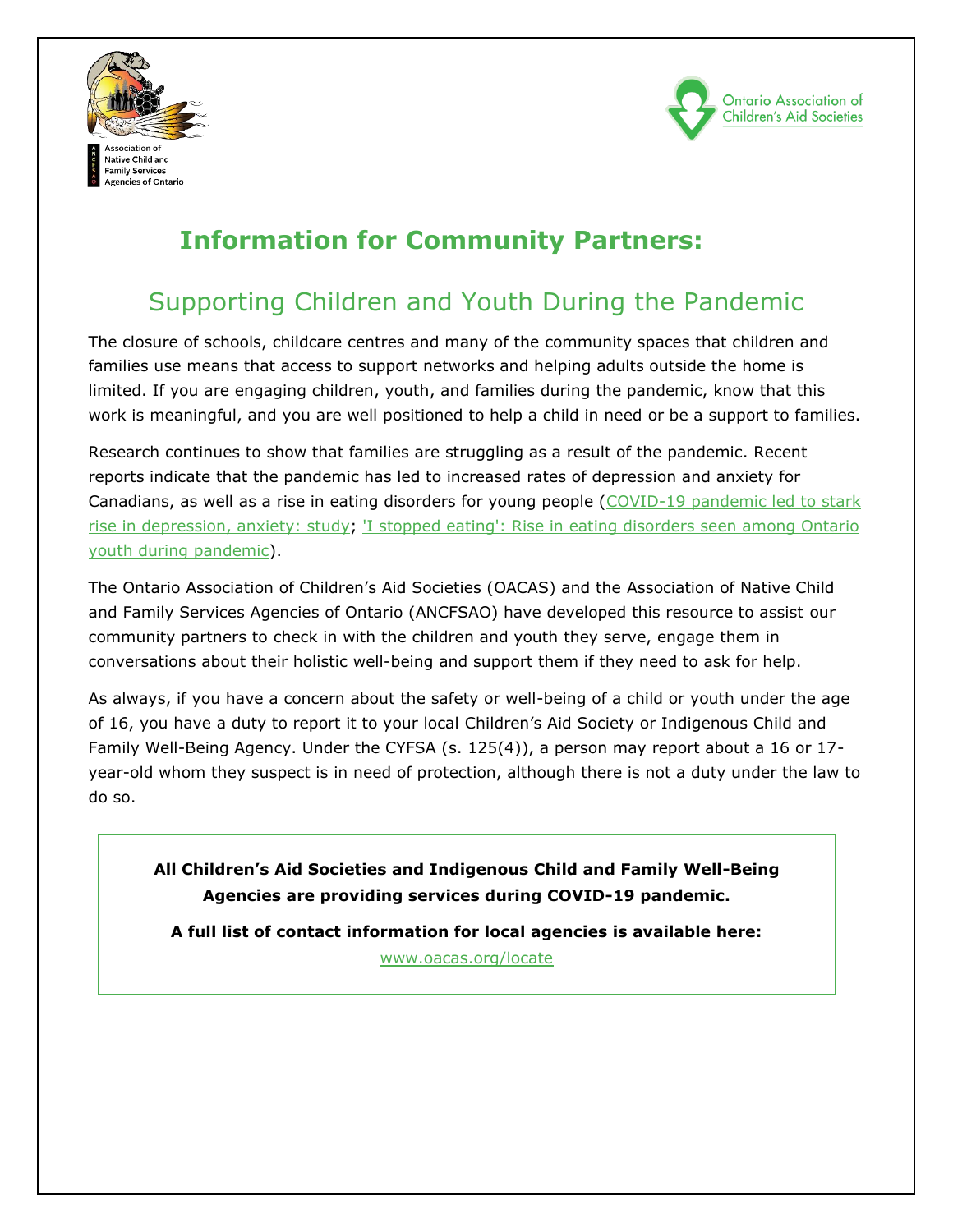# Important Considerations

## **Overreporting of Indigenous and African-Caribbean Canadian Families in Child Welfare**

The overrepresentation of Indigenous children and youth is due to the historical injustices perpetrated against First Nations, Inuit, and Métis communities by the Canadian government and provincial child welfare systems. These injustices include residential schools and the Sixties Scoop. These colonial legacies have resulted in community impairment, intergenerational trauma, and the overrepresentation of Indigenous children in child welfare. The overrepresentation and inequity in outcomes for African-Caribbean Canadian families engaged with child welfare agencies is due to colonialism and systemic racism. African-Caribbean Canadian children are twice as likely to be reported to a Children's Aid Society but are no more likely than any other group of children to experience child maltreatment.

Stereotypes around poverty can also lead to overreporting. While poverty is a risk factor for children and youth, it is not a cause of child maltreatment.

### **How to Check Your Bias**

Because community partners can be key connections in a child, youth or family's life, it is critical that they understand overrepresentation in the child welfare system and how it occurs.

Personal and systemic biases and stereotypes can impact a decision to call a Children's Aid Society. For example, behaviors of African-Caribbean Canadian children and youth in response to microaggressions, racial bullying by peers, or marginalization in the schools are sometimes incorrectly seen as reflecting issues within the home. Factors such as ethnicity, religion, family structure, and history influence family practices. Child-rearing practices vary across families and cultures. There are various parenting practices that are not concerning but may differ from your own. To check their biases, community partners are encouraged to "flip it." In other words, would they call if the individual was a white, affluent child? We also suggest conferring with colleagues to check against personal prejudice and discuss the situation from multiple perspectives.

## **Privacy and Duty to Report**

A document called ["Yes, You Can. Dispelling the Myths About Sharing Information with Children's](https://www.ipc.on.ca/wp-content/uploads/2016/01/yes-you-can-web.pdf)  [Aid Societies](https://www.ipc.on.ca/wp-content/uploads/2016/01/yes-you-can-web.pdf)", released by the Office of the Information and Privacy Commissioner, is a critical reminder that a call to a Children's Aid Society is not a privacy violation when it concerns the safety of a child or youth. In fact, professionals who work with children and youth have a special responsibility, as stated in the *Child, Youth and Family Services Act*, to protect the safety and well-being of children and youth. More information about Duty to Report is available here: [www.oacas.org/childrens-aid-child-protection/duty-to-report/.](http://www.oacas.org/childrens-aid-child-protection/duty-to-report/)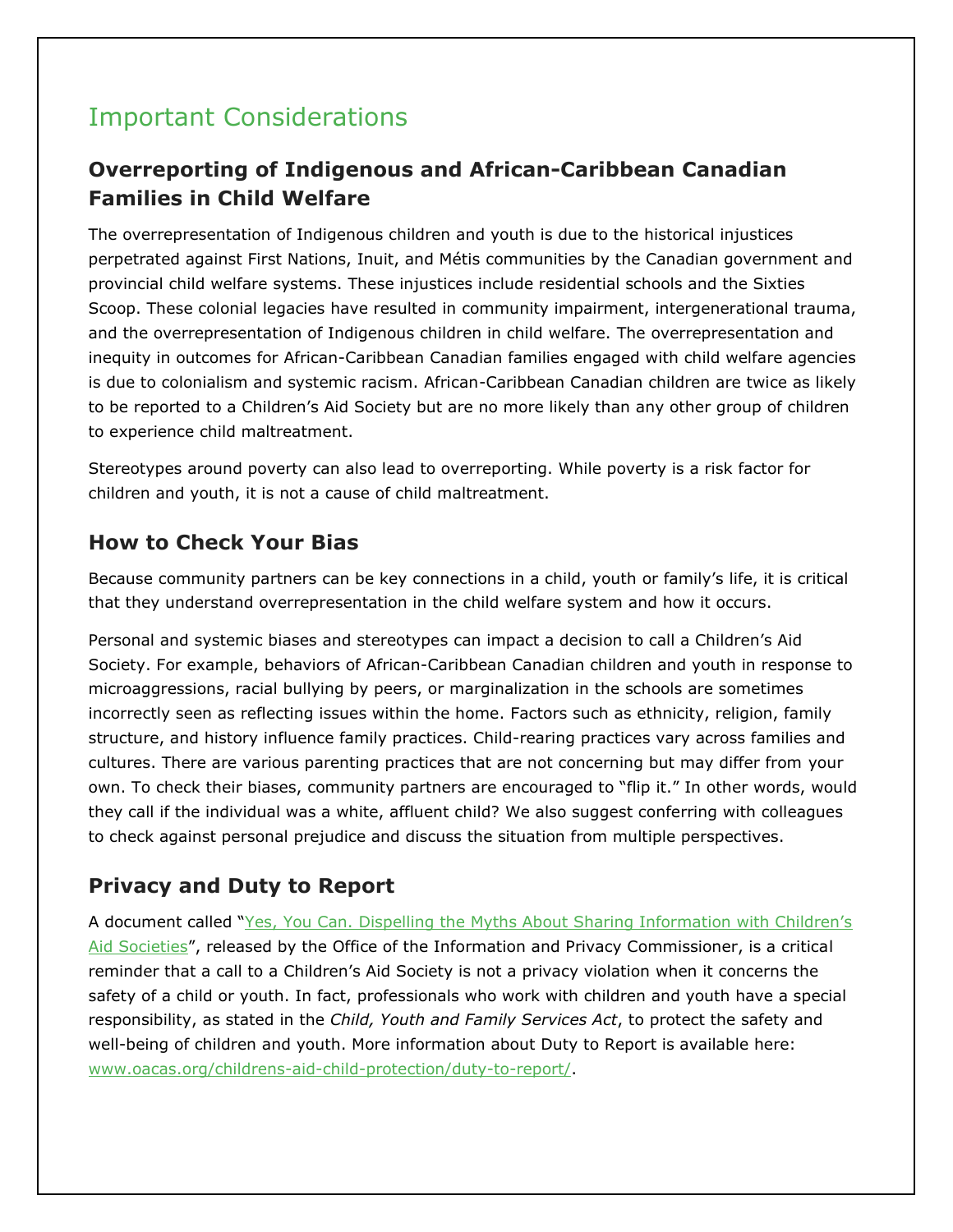



# Strategies for Working with Children and Youth in Virtual Spaces

### **Check-in with children and youth.**

- 1. Ask young people how they are managing and what they are feeling, using open-ended questions like:
	- How are you doing? Since COVID-19 started, have you noticed a change in how happy or unhappy you feel? Has there been a change in how you feel about yourself (self-esteem)?
	- Can you show me how you're feeling? Tell me a story about something that made you happy/sad or draw me a picture to help me understand what you're thinking?
	- What do you find hardest about COVID-19? What is the best part?
	- If you had 2 wishes right now, what would they be?
	- What hopes do you have for tomorrow?
- 2. Create opportunities for children and youth to tell you about their life at home through conversations, art and play, in both groups and individually if the setting allows.
- 3. Observe, listen, and pay attention to how the child/youth are doing: do they seem to be doing well? Do you have any worries or concerns about how they appear? If you knew them before COVID-19, have you noticed a difference in their affect or presentation? Do you see signs of mental health issues, abuse, and/or neglect such as:
	- physical injuries;
	- low or no participation over a significant period;
	- significant expression of worry or concerns;
	- no contact with a family after many repeated phone calls/messages;
	- flat affect or withdrawn presentation if there is video communication.
- 4. COVID-19 impacts Indigenous families and communities differently because of history of disease, child removal, and geographic confinement. Food security, connectivity, access to devices, family capacity, relationships with schooling and teachers, and social determinants of health can all impact involvement of children and youth in activities and programs. Many families have returned to their nations or may have moved in with extended family. When a family you are expecting to participate in your programming cannot be contacted after trying multiple means, a wellness check should be done. This can be supported by an Indigenous Child and Family Well-Being Agency (contact information for these agencies is available here: [www.oacas.org/locate\)](http://www.oacas.org/locate).
	- A list of resources available to support First Nations, Inuit and Métis families can be found here: [www.oacas.org/covid-19-resources/#fnim](http://www.oacas.org/covid-19-resources/#fnim)